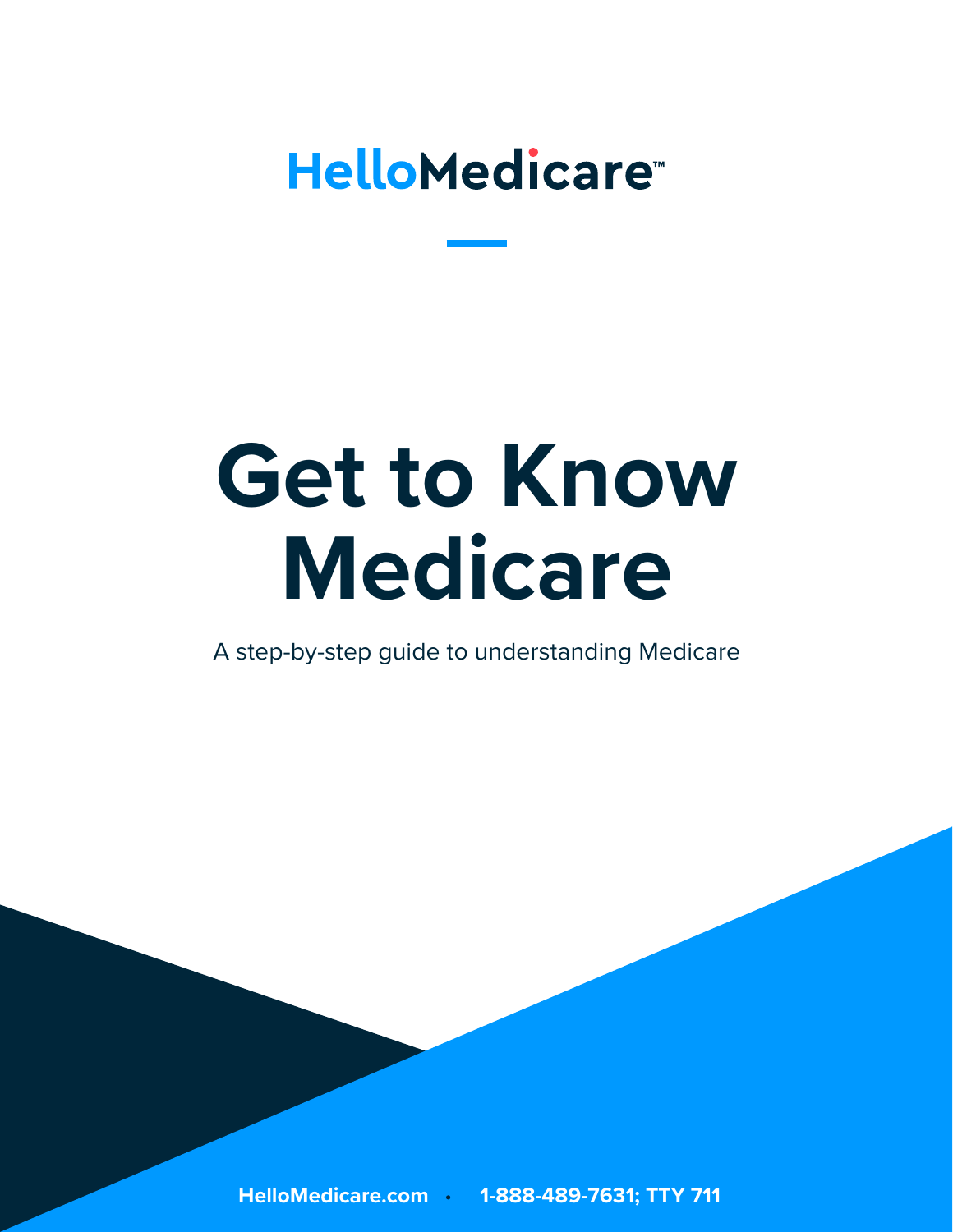If you're turning 65 or ready to move into retirement, you probably have some questions about Medicare. What does Medicare cover? How much does Medicare cost? How do I enroll in Medicare? What is Medigap? Even when you know the various parts, putting them together in a way that meets your needs can be challenging.

# That's why HelloMedicare<sup>®</sup> is here.

### **WITH HELLOMEDICARE™, YOU CAN:**



No matter where you are in your search—whether you're just starting out or want to know more about your options—we're here to make things easy and guide you toward a plan that meets your unique healthcare needs.

# **Let's get started.**

**HM**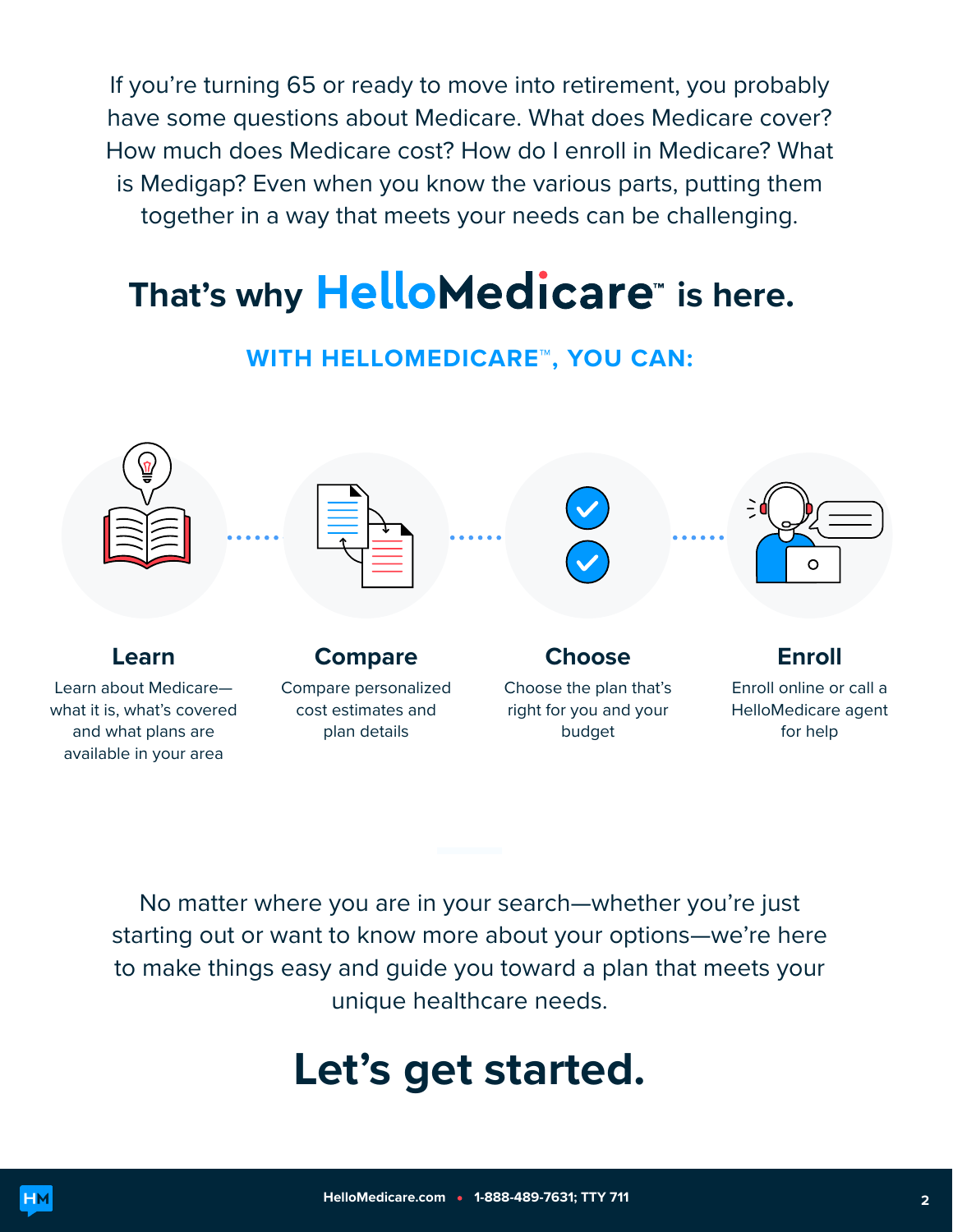# **Table of Contents**

| <b>Medicare Basics</b>                                 |    |
|--------------------------------------------------------|----|
| What is Medicare?                                      | 4  |
| <b>Medicare Eligibility</b>                            | 4  |
| The A, B, Cs of Medicare                               | 5  |
| What's covered by Medicare?                            | 5  |
|                                                        |    |
| <b>Medicare Advantage Plans</b>                        | 6  |
| What is Medicare Advantage?                            | ิค |
| What is an MA plan with<br>Prescirption Drug Coverage? |    |
| Is an MA plan with Drug<br>Coverage right for you?     |    |
| Keep in Mind                                           | 8  |
| Good to Know                                           | 8  |

| <b>Finding the Right Plan</b>                                                                  |    |
|------------------------------------------------------------------------------------------------|----|
| Looking for a Little Help?                                                                     | 10 |
| <b>Enrollment Periods</b>                                                                      | 11 |
| When can I enroll in Medicare?                                                                 | 11 |
| <b>Changing Your Medicare Plan</b>                                                             | 13 |
| I'm already enrolled in Medicare.<br>How do I know if my plan is still the<br>best one for me? | 13 |
| How do I enroll in a<br><b>Medicare plan?</b>                                                  |    |
| <b>Contact</b>                                                                                 |    |

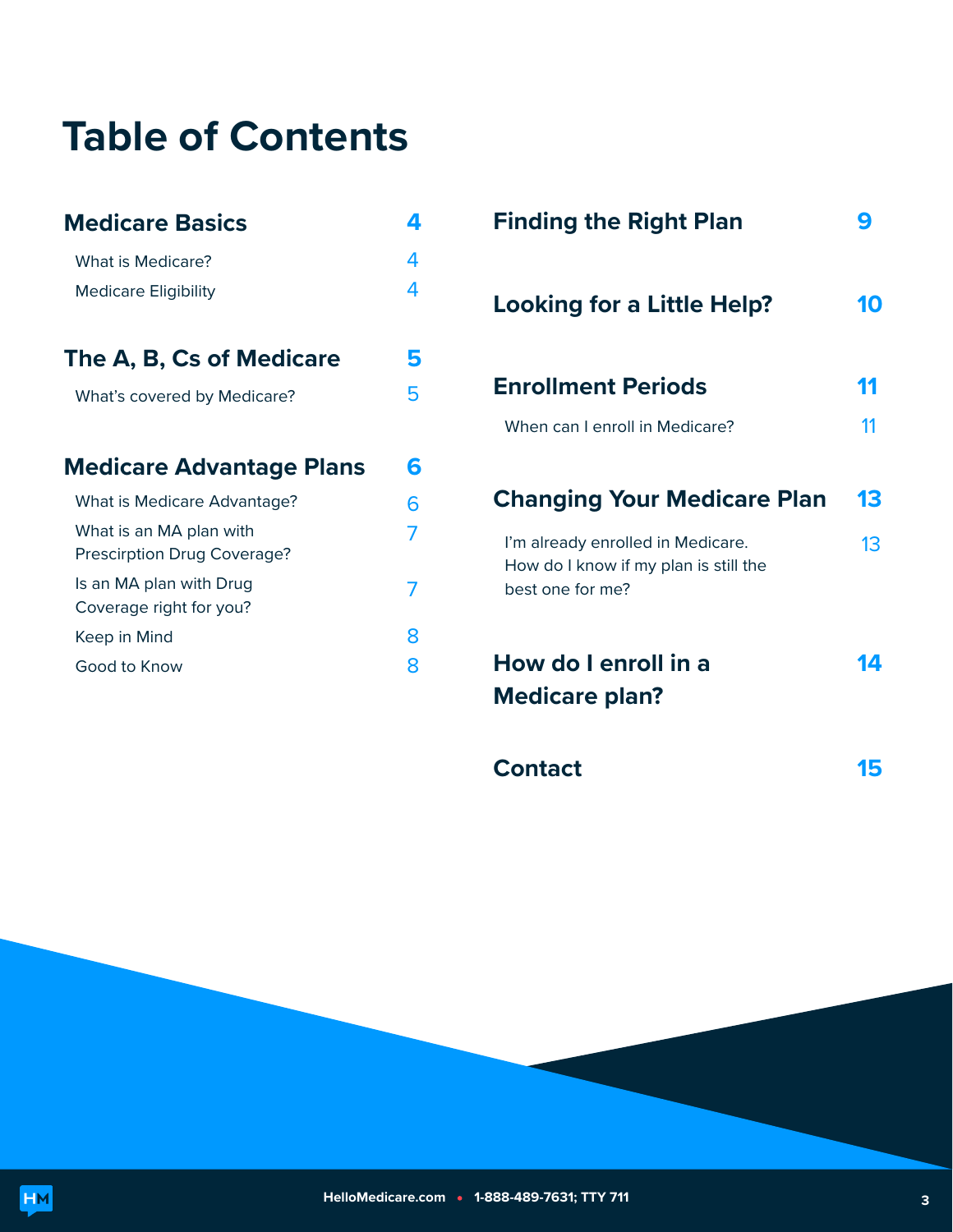#### <span id="page-3-0"></span>**MEDICARE BASICS**

# **What is Medicare?**

Medicare is a U.S. federal government health insurance program that subsidizes medical care for individuals ages 65 and older and some younger people with certain disabilities and illnesses.

#### **Medicare has four diferent parts:**

- Part A offers coverage for hospitalizations.
- Part B covers doctor visits and other outpatient services, like physical therapy and preventative care.  $\bullet$
- Part C is an alternative to Parts A and B and is offered by Medicare-approved private insurers.  $\bullet$
- $\bullet$ Part D provides prescription drug coverage.

**We'll talk more about the costs and diferences between Medicare Part A, Part B, Part C and Part D later on.** 

# **Medicare Eligibility**

### **You're eligible for Medicare if you're:**

- at least 65 years old *AND*
- a U.S. citizen, or
- a permanent legal resident for the past 5 years.

### **If you meet the resident requirements and are under 65, you may also be entitled to benefits if you:**

- have a qualifying disability,
- have been diagnosed with end-stage renal disease (ESRD,

#### *OR*

have been diagnosed with amyotrophic lateral sclerosis (ALS).

### **Questions? Help is here.**

Learn more about Medicare at [HelloMedicare.com/Medicare-101.](https://hellomedicare.com/medicare-101/?utm_source=webpdf&utm_medium=web&utm_campaign=webpdf&CustomFMO1=HM002203&TFN=1-888-490-3682)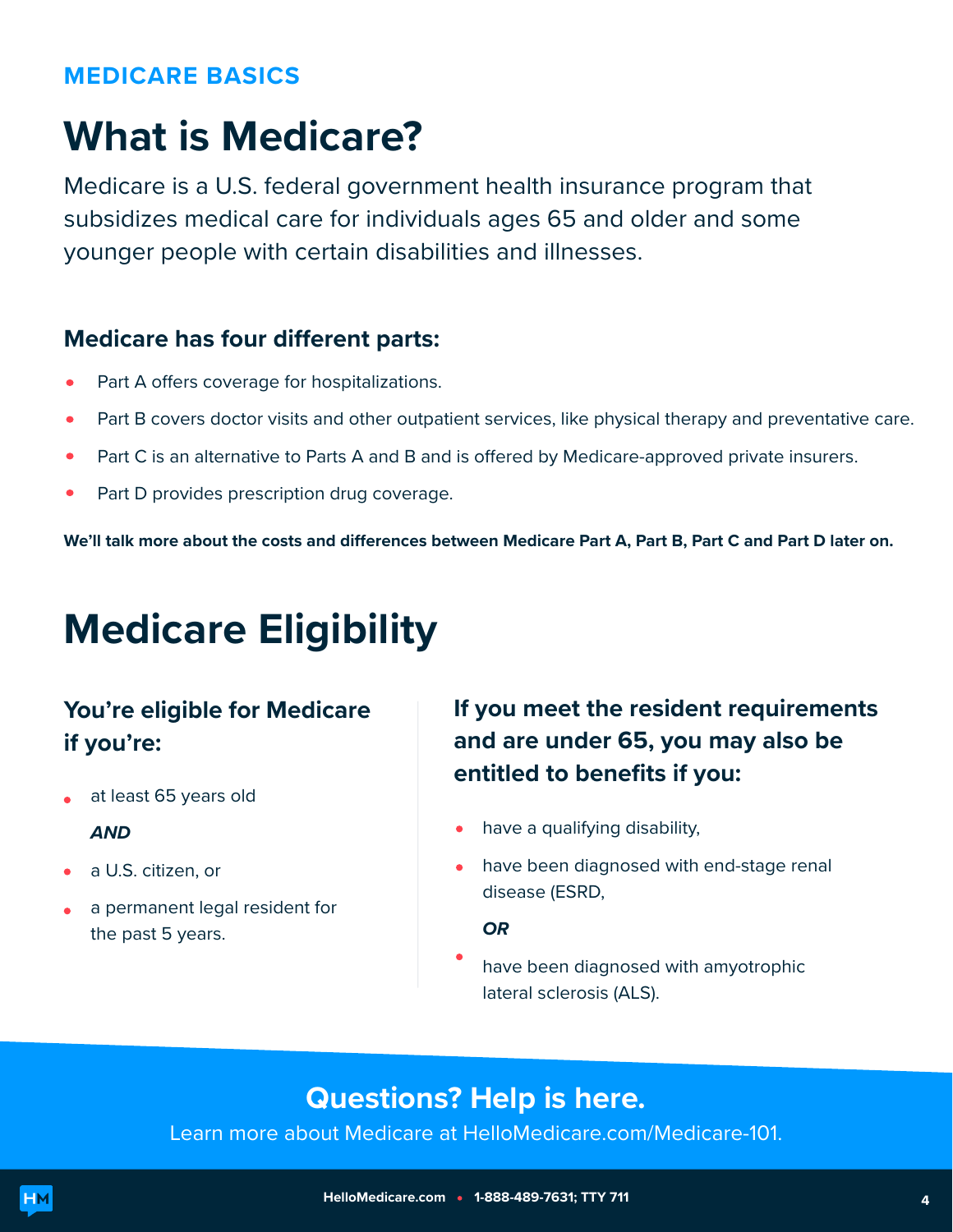### <span id="page-4-0"></span>**THE A, B, Cs OF MEDICARE**

## **What's covered by Medicare?**

Medicare coverage is broken up into four parts: Part A, Part B, Part C and Part D. Each part of Medicare helps pay for diferent health care services. Each part also has diferent costs that you are responsible for paying.

> **Medicare Part A and Part B together make up what is known as Original Medicare which is run by the Federal Government.**

#### **MEDICARE PART A**

#### **COVERS:**

inpatient hospital stays, limited time in a skilled nursing care facility, some home health care services and hospice care.

#### **MONTHLY PREMIUMS:**

For most people, Medicare Part A is free—meaning you pay no premiums—if you or your spouse worked and paid Social Security taxes for at least 10 years.

#### **MEDICARE PART B**

#### **COVERS:**

Outpatient medical services, like preventative care, doctor's visits, lab tests and home healthcare, inpatient doctor services during a hospital stay, or more expensive services like chemotherapy, surgeries and dialysis.

#### **MONTHLY PREMIUMS:**

Monthly premiums are based on your household income and are set each year by the Centers for Medicare and Medicaid Services (CMS). If you don't enroll when you're frst eligible, you may have to pay a penalty.

#### **Medicare Part C, known as Medicare Advantage, and Medicare Part D, known as Prescription Drug Plans, are ofered and managed by private insurers.\***

#### **MEDICARE PART C**

#### **COVERS:**

An alternative to Original Medicare (Part A and Part B), Medicare Part C (also known as Medicare Advantage) combines hospital and medical coverage into one plan administered by approved private insurers. Read more about these types of plans in What is Medicare Advantage? on page X.

#### **MONTHLY PREMIUMS:**

Varies by plan.

#### **MEDICARE PART D**

#### **COVERS:**

Prescription drugs. This optional, stand-alone coverage can be combined with other Medicare parts and is purchased directly from approved private insurers.

#### **MONTHLY PREMIUMS:**

Varies by plan, sometimes included with Part C plan premiums.

\*Medicare Part C and Part D are not run by the Federal Government but are federally regulated.

### **Questions about coverage? HelloMedicare is here to help.**

Visit [HelloMedicare.com](https://hellomedicare.com/?utm_source=webpdf&utm_medium=web&utm_campaign=webpdf&CustomFMO1=HM002203&TFN=1-888-490-3682) or call 1-888-489-7631; TTY 711 to speak with a licensed agent.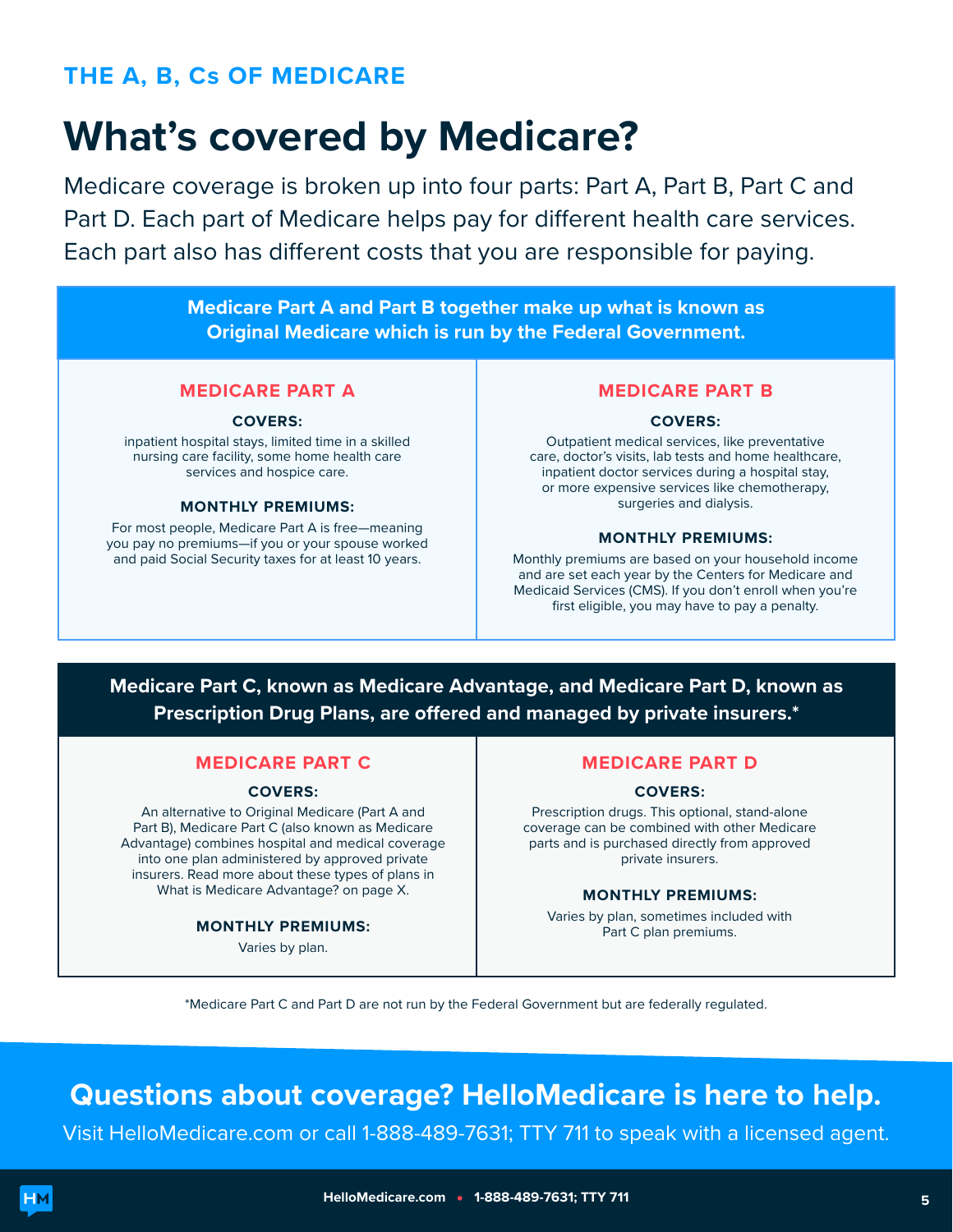#### <span id="page-5-0"></span>**MEDICARE ADVANTAGE PLANS**

## **What is Medicare Advantage?**

Medicare Advantage is simply another name for Medicare Part C. These plans combine the hospital and doctor coverage of Medicare Parts A and B into one plan, provided by a private insurer. The only exception is hospice care. This benefit continues to be covered by Medicare Part A.

**Most Medicare Advantage plans also cover services not ofered by Original Medicare. These typically include, but aren't limited to:** 

- 24-hour nurse help lines
- Routine dental visits
- Vision screenings  $\bullet$
- Hearing care  $\bullet$
- Health club memberships
- Wellness services

Many Medicare Advantage plans include prescription drug coverage (Medicare Part D). These plans are often referred to as MA plans with Prescription Drug Coverage.

#### **What providers are covered?**

With Medicare Advantage plans, you generally need to use certain doctors, hospitals, pharmacies and other healthcare providers. These are called in-network providers.

#### **What do Medicare Advantage plans cost?**

What you pay for a Medicare Advantage plan depends on a number of factors, including:

- Monthly premiums,
- Whether or not the plan has a deductible,
- Copays or coinsurance for each service,
- The type and amount of care you need, and
- Whether you use in-network providers.

#### **Who is eligible for Medicare Advantage?**

If you're eligible for and enrolled in Medicare Part A and Medicare Part B, you are typically eligible for Medicare Advantage. You must also live in the area that the Medicare Advantage plan services.

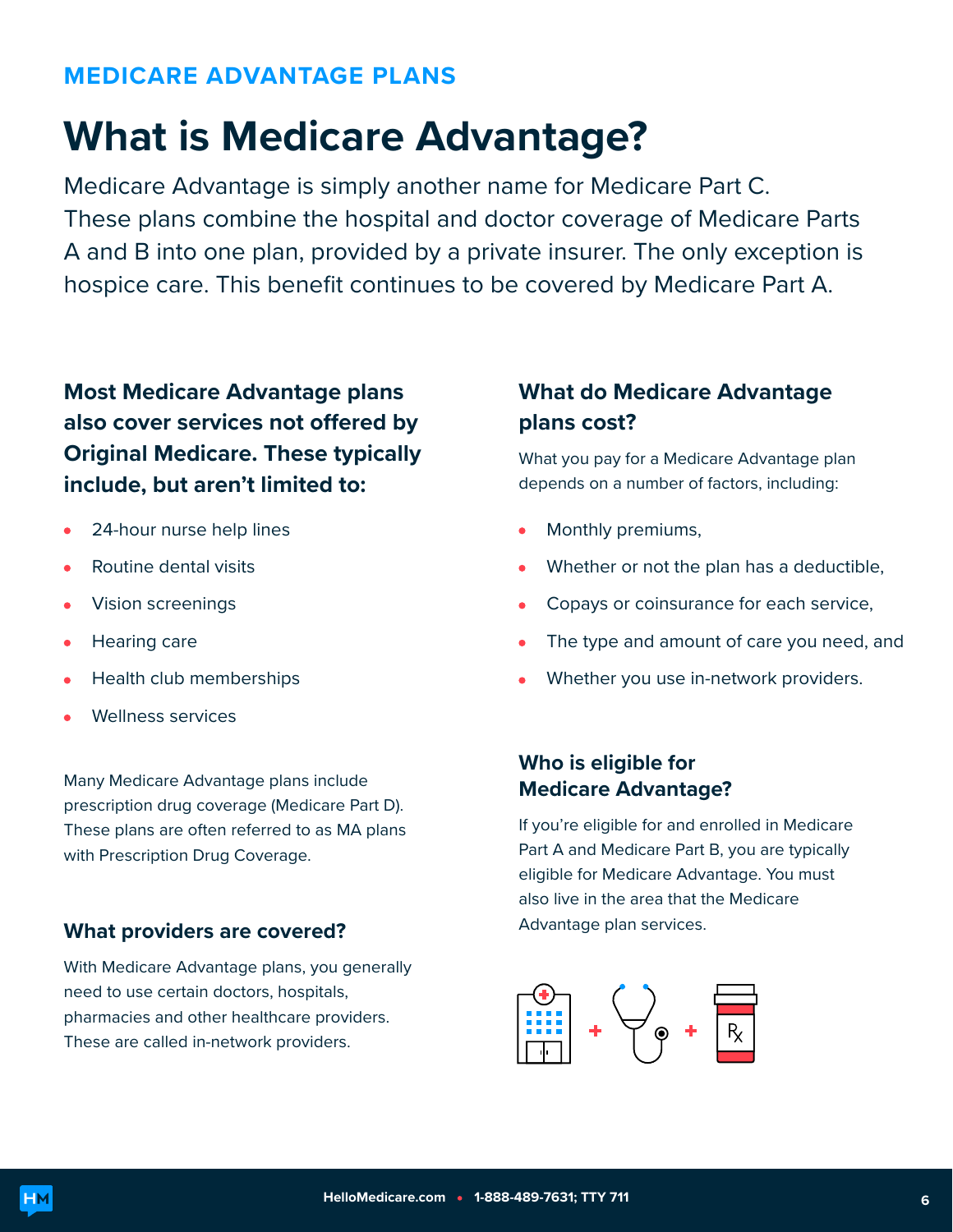#### <span id="page-6-0"></span>**MEDICARE ADVANTAGE PLANS**

### **What is an MA plan with Prescription Drug Coverage?**

Medicare Advantage plans with Prescription Drug (MAPD) coverage ofer all the benefits of Original Medicare (Parts  $A + B$ ) plus Prescription Drug Coverage (Part D), plus more comprehensive coverage, the protection of annual out-of-pocket cost caps, and the convenience of a single plan administrator—often at either the same or an even lower cost.

### **Is an MAPD right for you?**

#### **More Comprehensive Coverage**

In addition to all benefits provided under Parts A and B, these plans typically provide more extensive benefits—like routine dental, vision, hearing, wellness and more than Original Medicare and Part D plans.

#### **Coordinated Care**

Combining both health and drug coverage in one plan allows for coordinated care and managed costs compared to separately administered plans.

#### **Cost Savings**

Even with expanded benefits, the cost of an MA plan with Prescription Drug Coverage is typically similar or even less than what you are paying for Original Medicare plus Part D.

#### **Out-of-Pocket Maximums**

Unlike Parts A, B and D, which have limitless potential expenses, these plans cap your annual out-of-pocket costs.

#### **Convenience**

With your health and drug coverage provided by the same company, you have just one card, one bill, and one member services.

**Find your best fit by comparing Medicare Advantage plans at [HelloMedicare.com.](https://hellomedicare.com/?utm_source=webpdf&utm_medium=web&utm_campaign=webpdf&CustomFMO1=HM002203&TFN=1-888-490-3682)**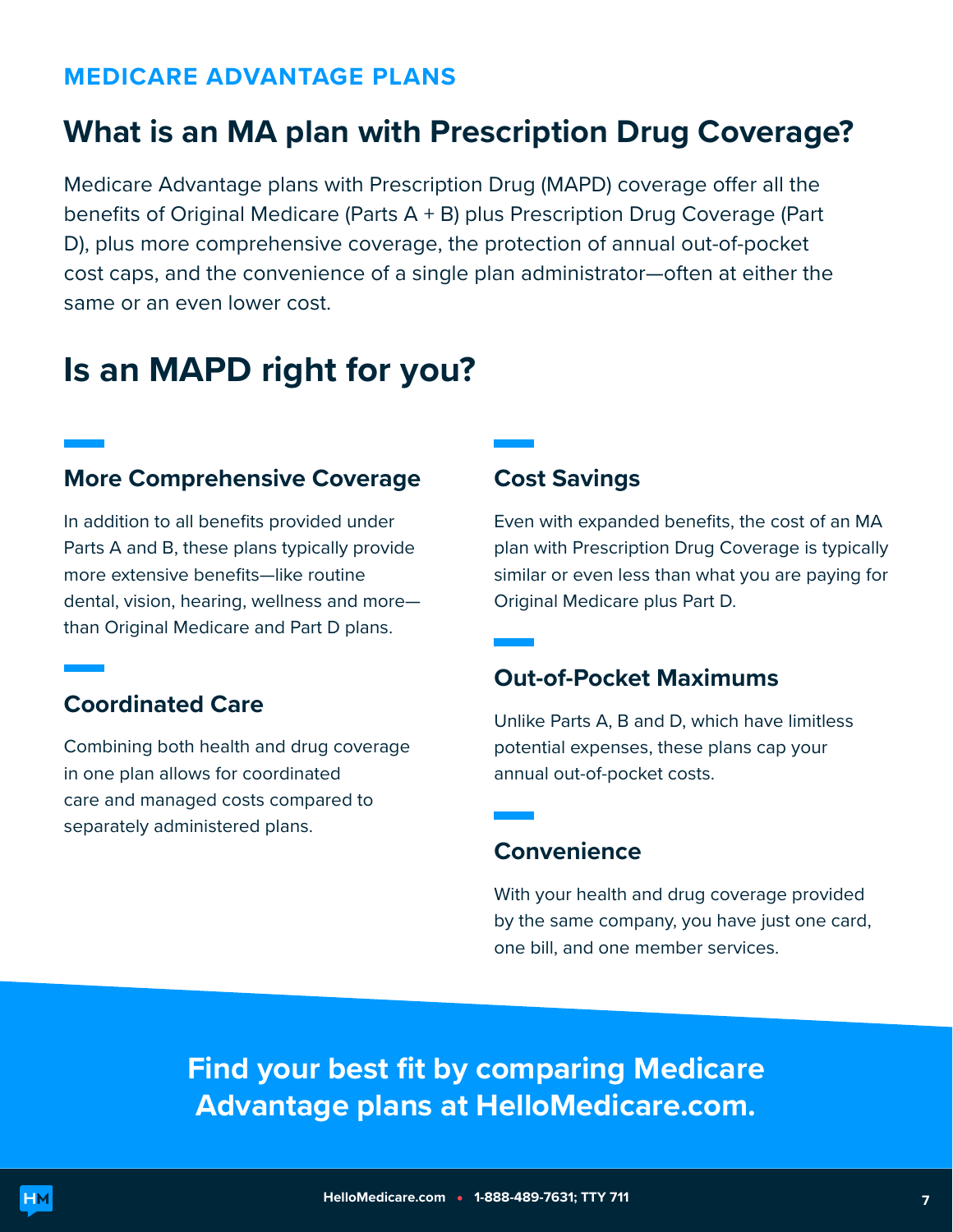#### <span id="page-7-0"></span>**MEDICARE ADVANTAGE PLANS**

### **Keep in Mind**

With Medicare Advantage plans, the insurer determines the monthly premium and the cost-sharing (a combination of deductibles, copays and coinsurance) structure. The details within each plan vary, so it's important to review the coverage, cost-sharing and prescription drug details to fnd a plan that meets your individual healthcare and budget needs.

### **Good to Know**

In order to enroll in a Medicare Advantage plan, you must be enrolled in Original Medicare (both Parts A and B) and continue to pay your Medicare Part B premiums.

### **Learn more about your Medicare Advantage options today.**

Visit HelloMedicare's [Guided Path Tool](https://hellomedicare6.destinationrx.com/PC/2021/GuidedHelp/GetStarted?utm_source=webpdf&utm_medium=web&utm_campaign=webpdf&CustomFMO1=HM002203&TFN=1-888-490-3682) or call 1-888-489-7631; TTY 711.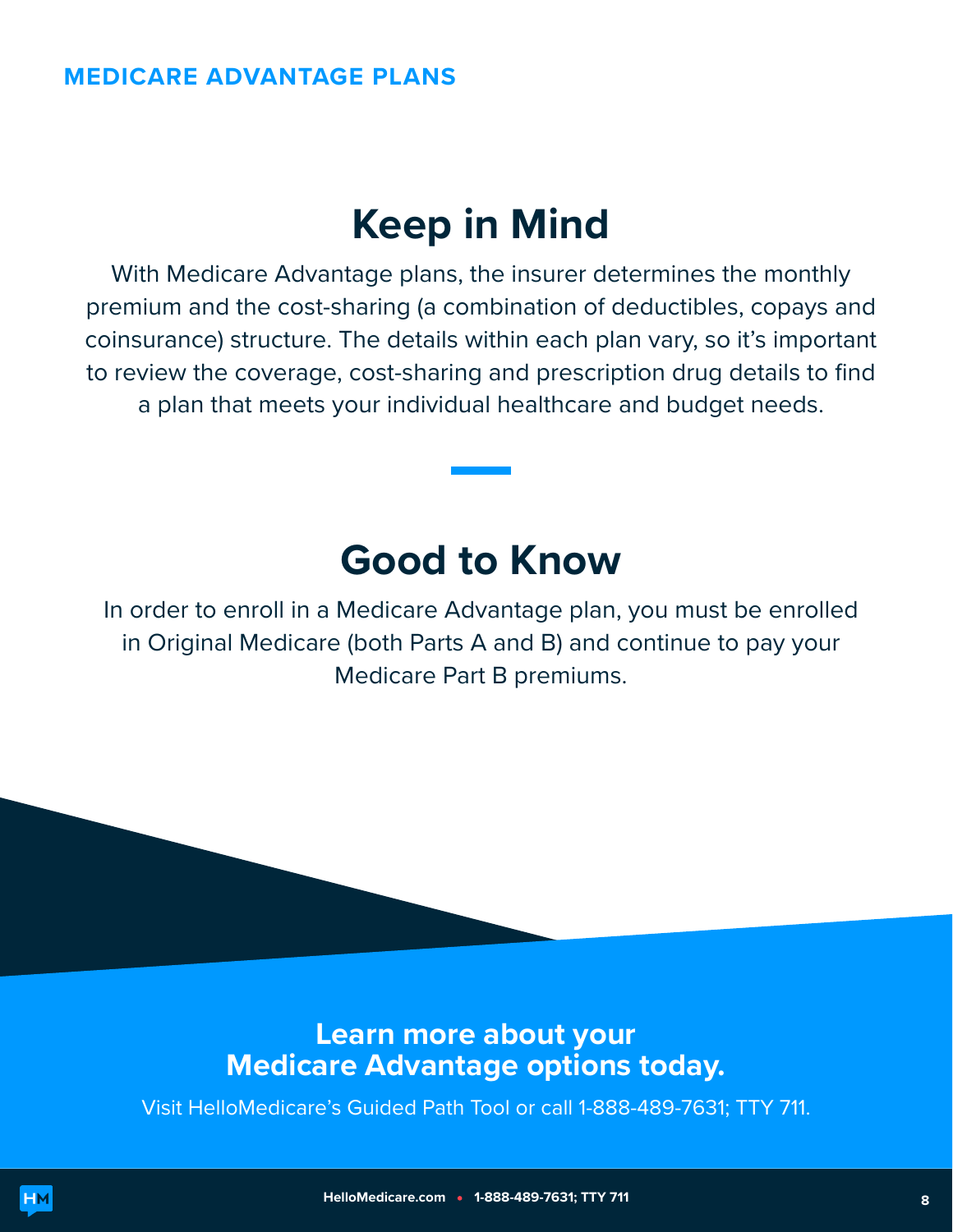#### <span id="page-8-0"></span>**FINDING THE RIGHT PLAN**

With all the Medicare parts, plans and options, it's clear that one size does not fit all. You need coverage that supports your personal health care needs and your budget. Here are some questions to ask yourself as you start exploring Medicare plans:

#### **What's my budget?**

Monthly premiums are just one piece of the puzzle. Be sure to consider each plan's out-of-pocket costs, like deductibles, co-insurance, co-pays, etc. Think about whether you want a guaranteed annual cap on out-of-pocket costs.

#### **What coverage do I need?**

Consider your health needs for the upcoming year. Do you have any major surgeries planned? Are vision, hearing or other extra benefits important?

#### **What providers do I see?**

Check that your preferred providers (e.g., physicians, pharmacies, hospitals) are covered by any plan you're considering.

#### **What prescription drugs do I take?**

Are your prescription drugs included in the Part D plan formulary? What are the estimated costs of your prescriptions?

### **\$0 premium plans**

If you're considering a \$0 monthly premium plan, be sure to take a close look at all the other costs you'll need to pay down the road.

\$0 premium plans often have higher co-pays, deductibles or out-of-pocket maximums. For some enrollees, the upfront premium savings may be worth the risk of higher costs later on. But if you have any chronic or ongoing medical concerns, a \$0 premium plan could result in much higher out-of-pocket costs as you receive healthcare throughout the year.

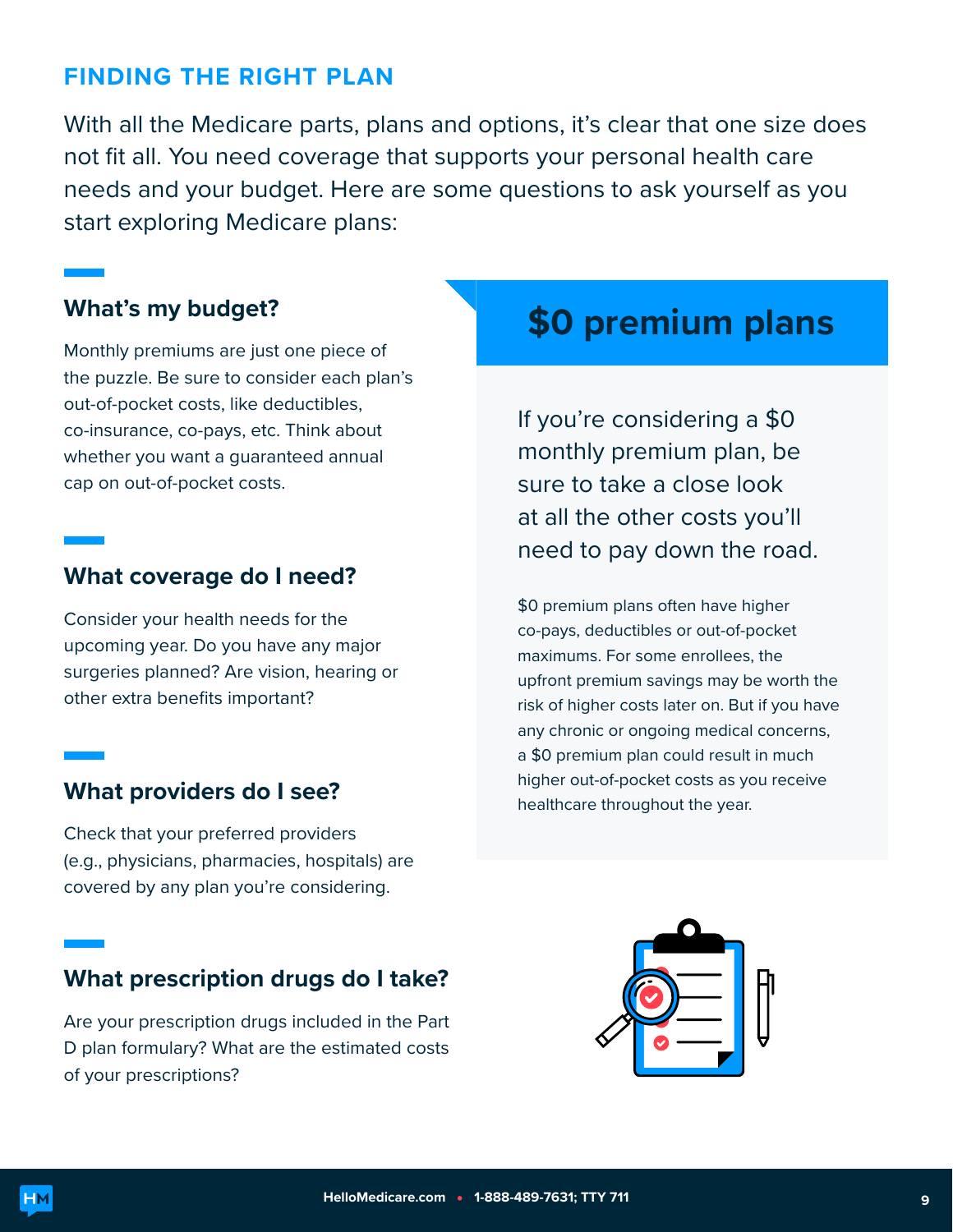# **Looking for a little help?**

<span id="page-9-0"></span>With some basic information, our live, licensed HelloMedicare agents or our online [HelloMedicare Guided Path tool](https://hellomedicare6.destinationrx.com/PC/2021/GuidedHelp/GetStarted?utm_source=webpdf&utm_medium=web&utm_campaign=webpdf&CustomFMO1=HM002203&TFN=1-888-490-3682
) can narrow down all the available options to help create a personalized list of Medicare plans that fit your unique healthcare needs.

You can even compare estimated annual out-of-pocket costs for each plan using health and prescription information you provide—a better apples-to-apples cost comparison than monthly premiums.

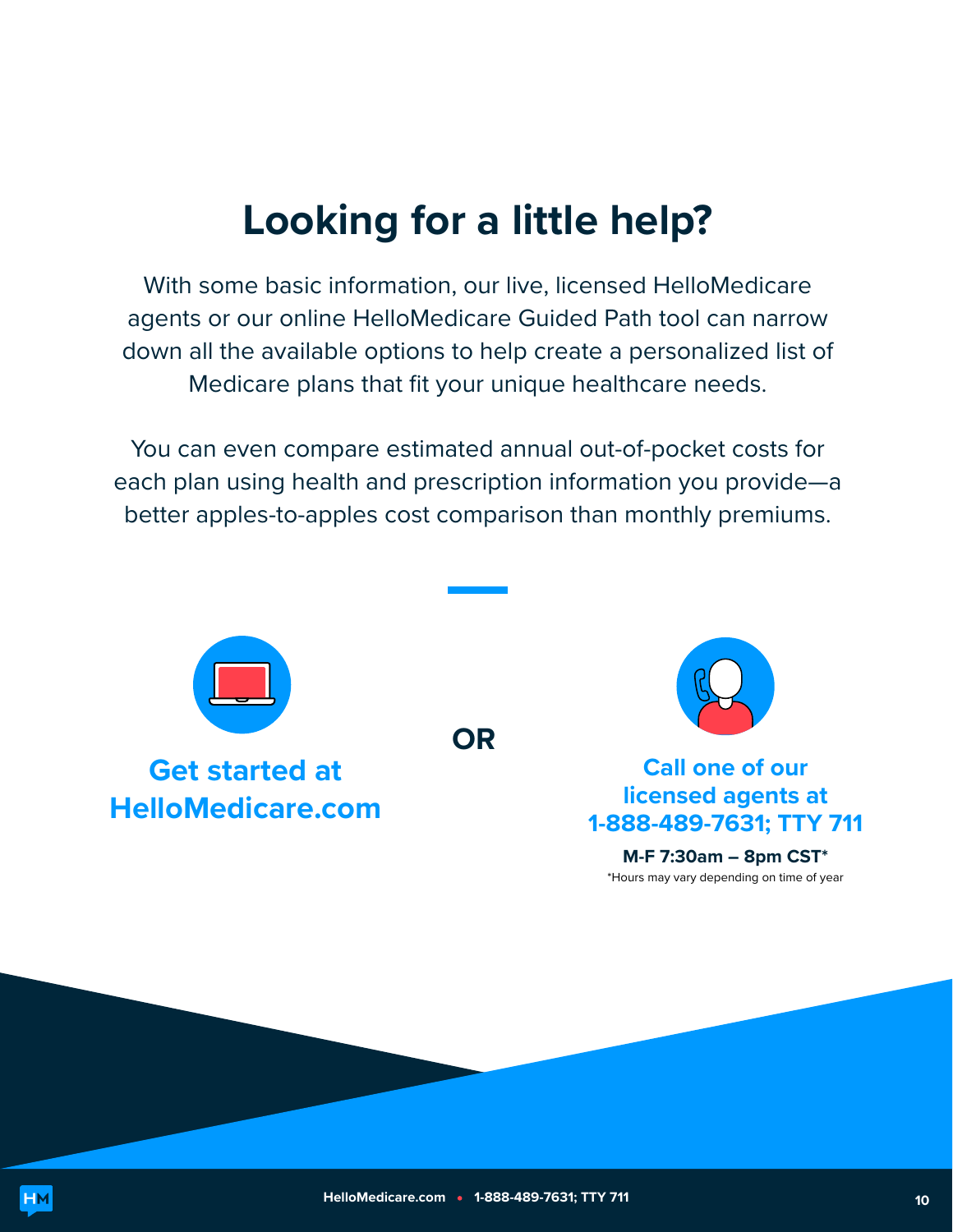#### <span id="page-10-0"></span>**ENROLLMENT PERIODS**

# **When can I enroll in Medicare?**

There are certain times when you can enroll in Medicare. Each of those periods has certain rules. Once you receive your Medicare ID card in the mail, you will be eligible to enroll during one of the following enrollment periods.

#### **Initial Enrollment Period (IEP)**

What it is: Your first opportunity to apply for Medicare.

**When:** A seven-month time span that includes the three months before you turn 65, your birthday month, and the three months following your birthday month.

**Good to know:** Your IEP is also the time to apply for Part D prescription drug coverage or a Medicare Advantage Plan. If you wait to sign up for a Part D plan outside of your IEP, you may have to pay a late enrollment penalty.

### **General Enrollment Period (GEP)**

What it is: If you weren't automatically enrolled in Original Medicare or you missed your IEP and don't qualify for a Special Enrollment Period, you can still sign up for Original Medicare (Parts A and B) during the General Enrollment Period (GEP).

**When:** January 1 through March 31 each year.

**Good to know:** You may have to pay a late enrollment penalty and have a delay in coverage if you do not sign up during your IEP.

### **Annual Enrollment Period (AEP)**

**What it is:** This is when you can sign up for, change or disenroll from Medicare Advantage (Part C) and Medicare Part D plans.

**When:** Every year from October 15 to December 7.

**Good to know:** You can start researching specifc plans and options for the new year beginning on October 1.







**MAR** 31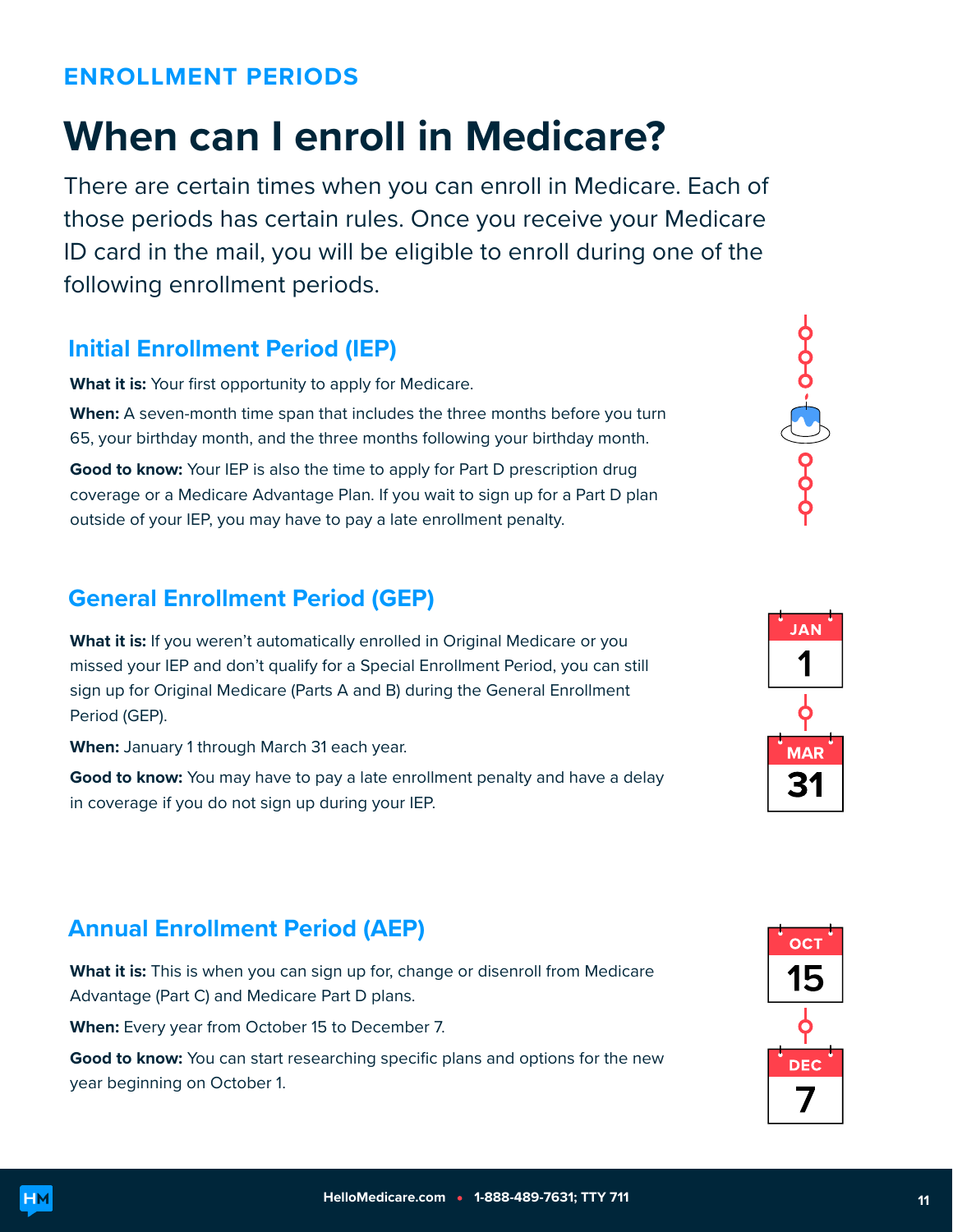#### **ENROLLMENT PERIODS**

# **When can I enroll in Medicare?**

#### **Special Enrollment Period (SEP)**

**What it is:** Occurs when certain circumstances allow you to enroll or change your Medicare Advantage or Part D coverage outside AEP without penalty.

**When:** This varies based upon when qualifying events happen in your life.

**Good to know:** SEP qualifying events include losing employer coverage or moving from your plan's service area.

### **Medicare Advantage Open Enrollment Period**

**What it is:** If you're enrolled in an MA plan on January 1, you can switch to a diferent MA plan or change to Original Medicare.

**When:** January 1 through March 31 each year

**Good to Know:** While you can only change plans once during this period, you can enroll in a Part D plan and/ or a Medicare supplement plan if you switch back to Original Medicare.

### **Medicare Supplement Open Enrollment Period (OEP)**

**What it is:** This is when you can add a Medigap Plan to your Original Medicare coverage.

**When:** Six-months, beginning the month you turn 65 and are enrolled in Medicare Part B.

**Good to Know:** If you apply for a Medigap plan during your OEP, private insurers must accept you regardless of your health status. If you apply outside of the OEP, they have the option of turning you down.

### **What is Medigap?**

Medigap Plans help cover the fnancial "gap" between what Original Medicare (Parts A and B) pays for your healthcare and what you are required to pay (e.g., deductibles, co-insurance). These plans, also known as Medicare Supplement Plans, are sold by private insurers.

**Need more details? We have you covered.** 

Visit [HelloMedicare.com](https://hellomedicare.com/?utm_source=webpdf&utm_medium=web&utm_campaign=webpdf&CustomFMO1=HM002203&TFN=1-888-490-3682) or call 1-888-489-7631; TTY 711.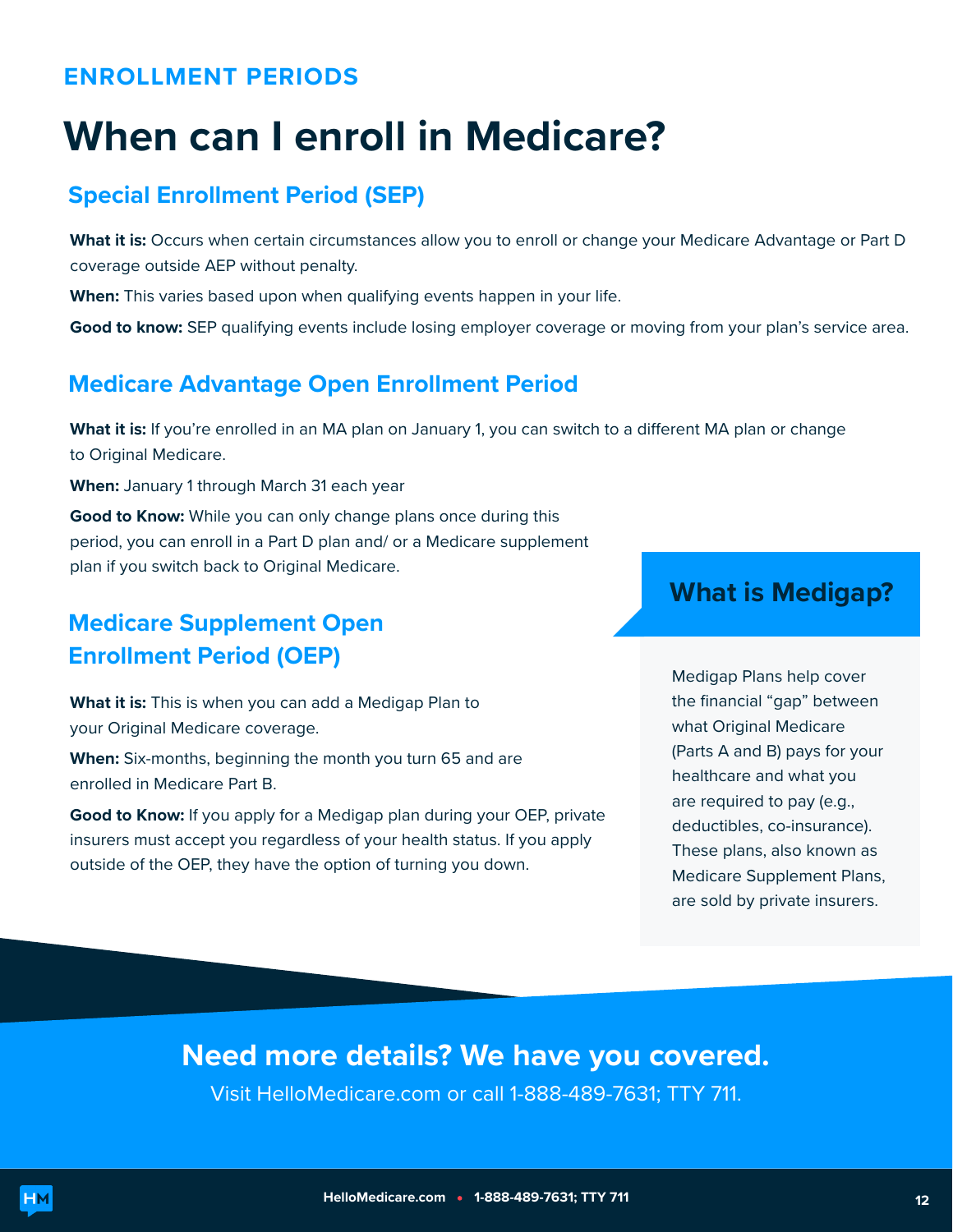#### <span id="page-12-0"></span>**CHANGING YOUR MEDICARE PLAN**

# **I'm already enrolled in Medicare. How do I know my plan is still the best one for me?**

Every year, your Medicare plan automatically renews without you lifting a finger. But plans change. Costs change. And your healthcare needs change too. Follow these helpful tips to review your options to make sure your plan is still the right fit.

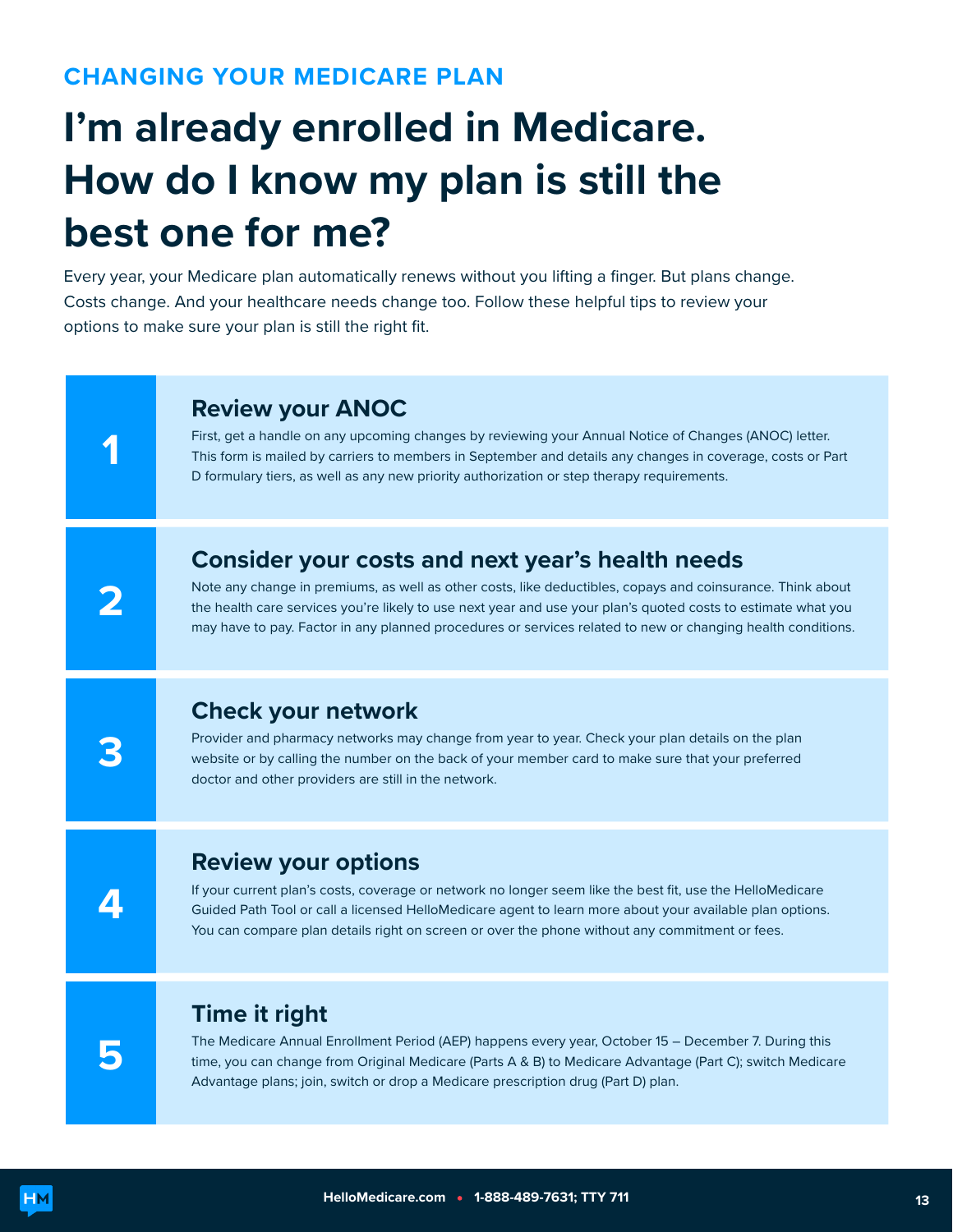#### <span id="page-13-0"></span>**HOW TO ENROLL**

# **How do I enroll in a Medicare plan?**